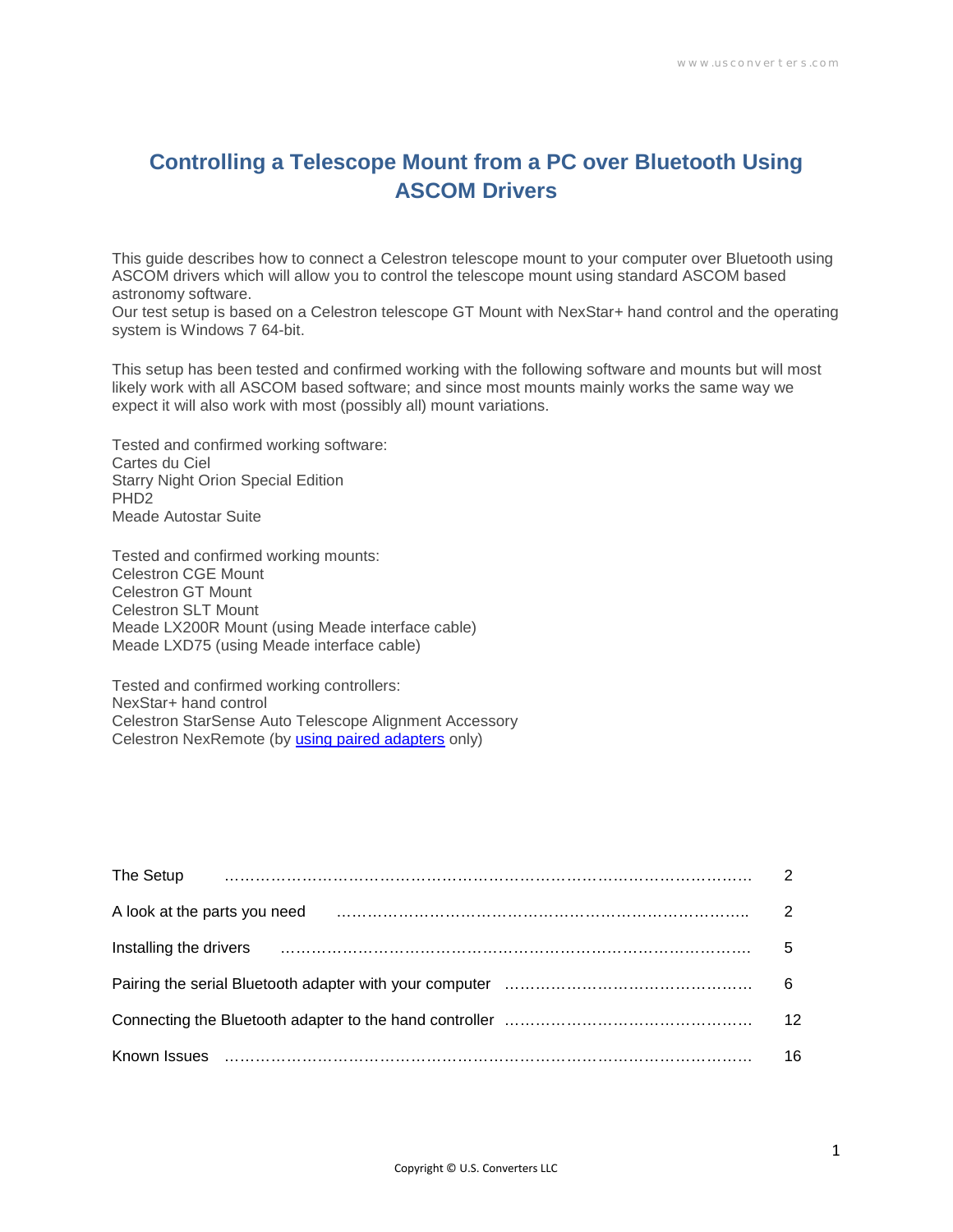## **The Setup**

The setup is rather straightforward and looks like this:



You will need a computer with built-in Bluetooth or a USB Bluetooth dongle if your computer does not have built-in Bluetooth.

The serial Bluetooth adapter is connected to the hand control via a RJ11 to DB9 female cable. The hand control is then connected to the telescope mount.

You will need a male/male gender changer to connect the serial Bluetooth adapter to the DB9 end of the RJ11 to DB9 cable.

## **A look at the parts you need**

Below is a list of parts we use for this setup; some are required, some are highly recommended and some are optional.

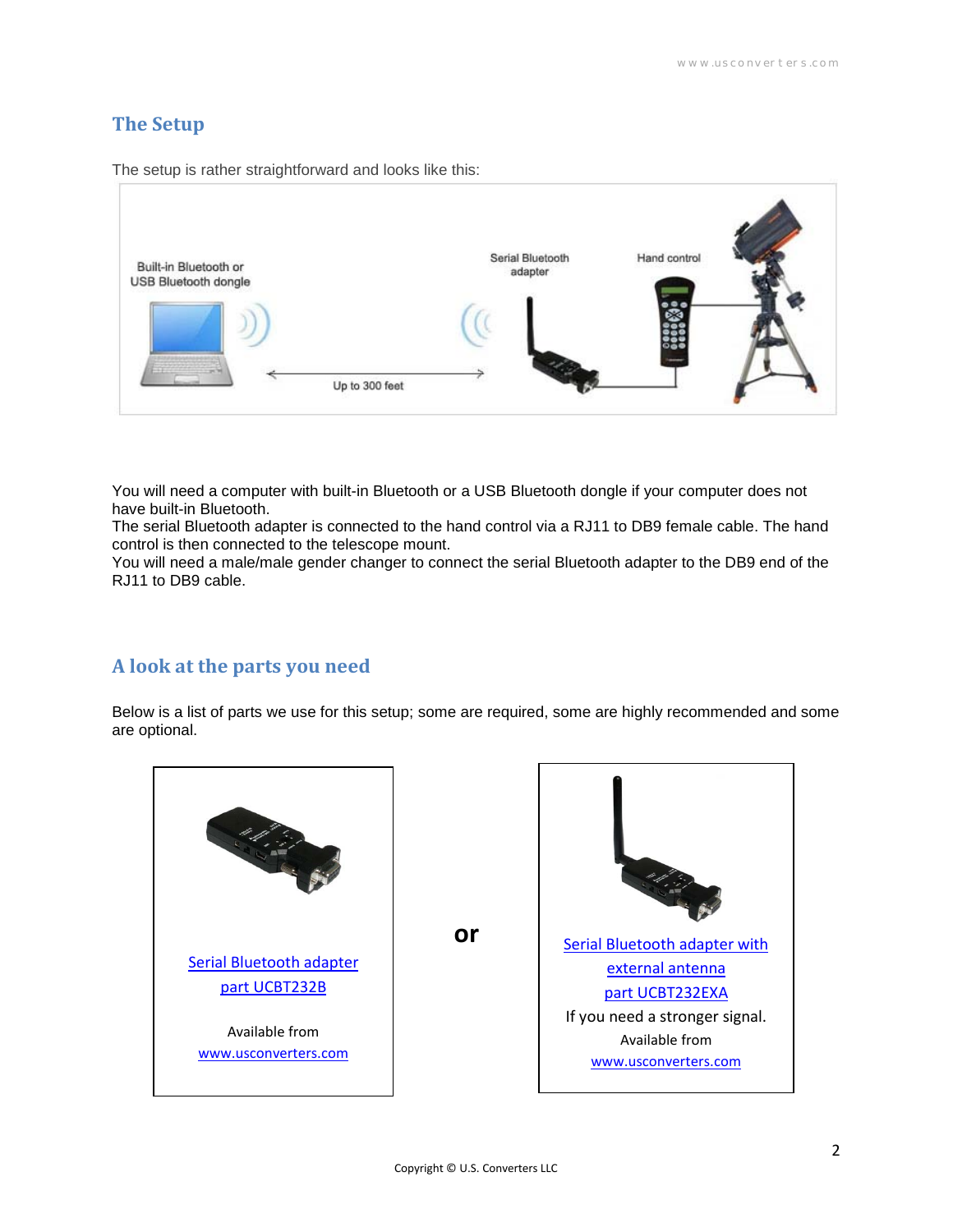

You will need this to be able to connect the Serial Bluetooth adapter to the RS232 end of the RS232 / RJ11 cable which is connected to the hand control.



This cable is used for connecting the serial Bluetooth adapter to the hand control.



This part is optional in most cases and only needed if you need to change the serial Bluetooth adapter's settings. In most cases this is not needed since most telescopes has 9600bps as default.

Alternatively the Bluetooth adapter's baud rate can be changed over Bluetooth however this can be a challenge if you are not familiar with this process; using this USB to RS232 adapter is much easier.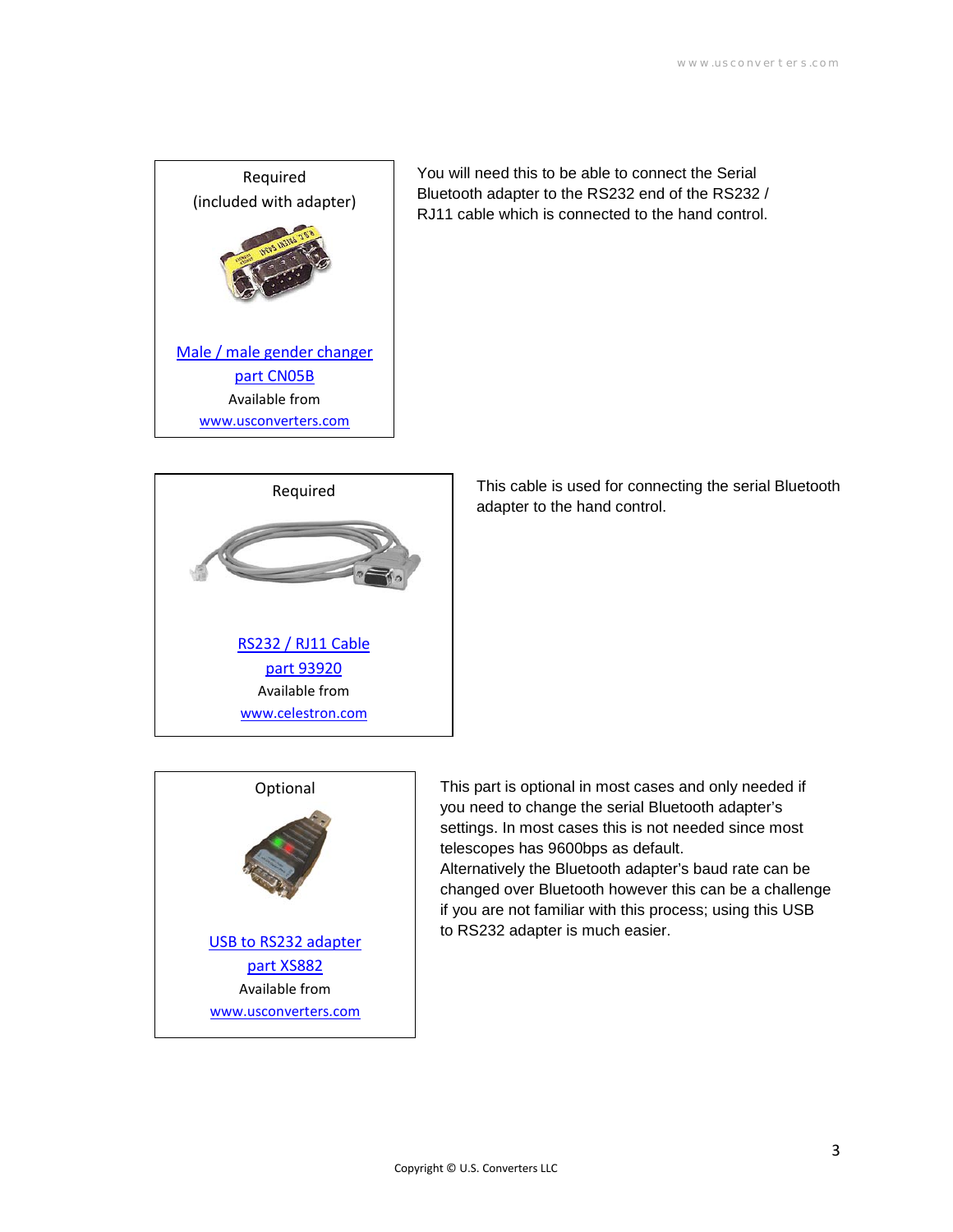

You only need this USB Bluetooth adapter if your laptop or desktop computer does not already have Bluetooth capabilities.



This rechargeable lithium USB battery pack is optional but very useful if you have no other power source for the serial Bluetooth adapter.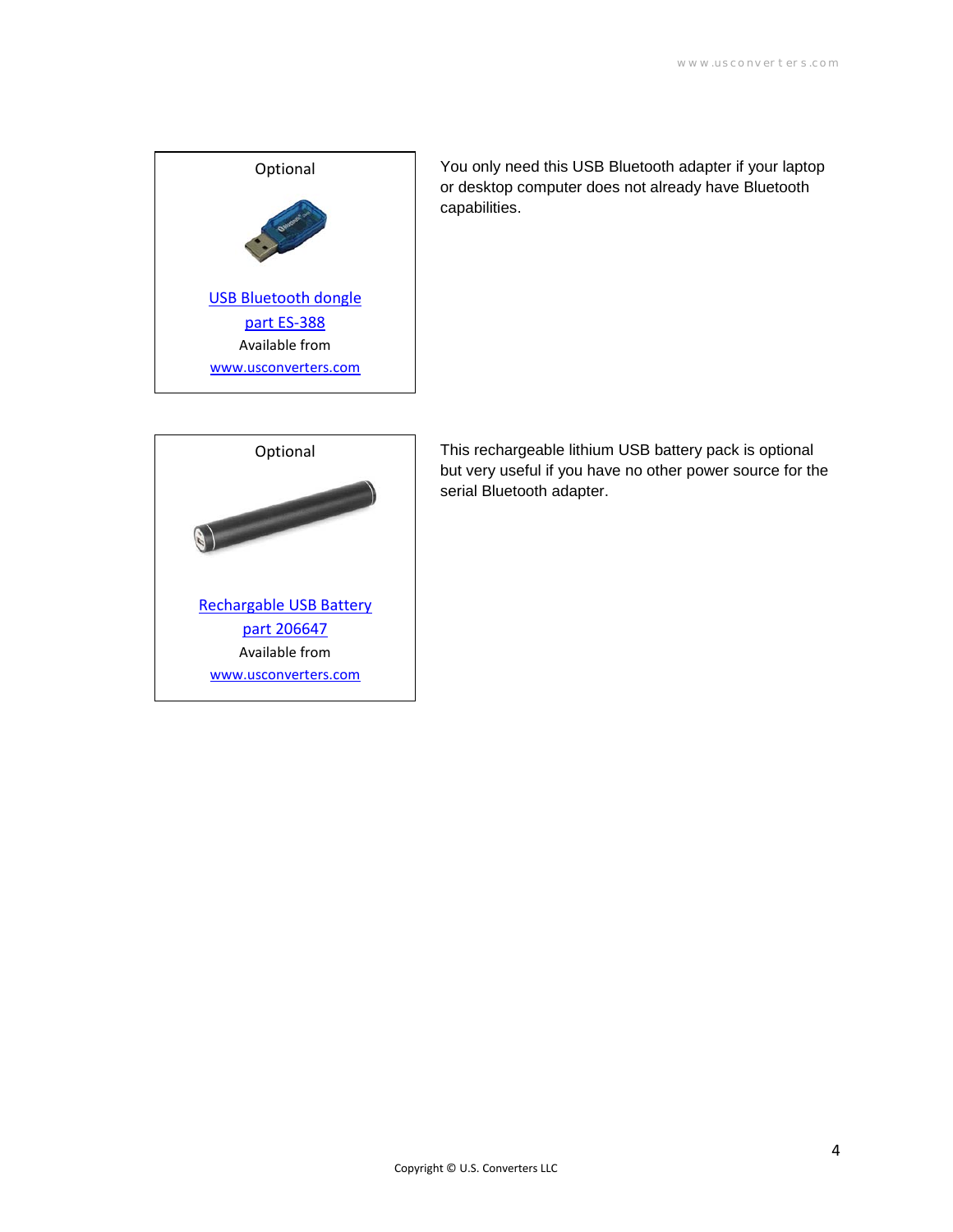#### **Installing the drivers**

Make sure you have the latest ASCOM drivers and Celestron drivers installed on your computer. As of this writing (June 2014) the latest drivers are:

**ASCOM Platform 61SP1RC1**, this is a Release Candidate currently available here: <http://www.usconverters.com/downloads/ASCOMPlatform61SP1RC1.zip>

When this version of ASCOM is officially released it will be available here: http://ascom-standards.org/Downloads/Index.htm

**Notice**: this setup will **NOT** work with any versions earlier than above version ASCOM Platform 61SP1

**Celestron Unified (5.0.30)**: http://ascom-standards.org/Downloads/ScopeDrivers.htm Direct download link: [http://download.ascom-standards.org/drivers/Celestron\(5.0.30\)Setup.exe](http://download.ascom-standards.org/drivers/Celestron(5.0.30)Setup.exe)

#### **(Optional, only if you use a USB to RS232 adapter)**

FTDI drivers for the USB to RS232 adapter: [http://www.usconverters.com/downloads/drivers/ftdi\\_drivers\\_manuals\\_all.zip](http://www.usconverters.com/downloads/drivers/ftdi_drivers_manuals_all.zip)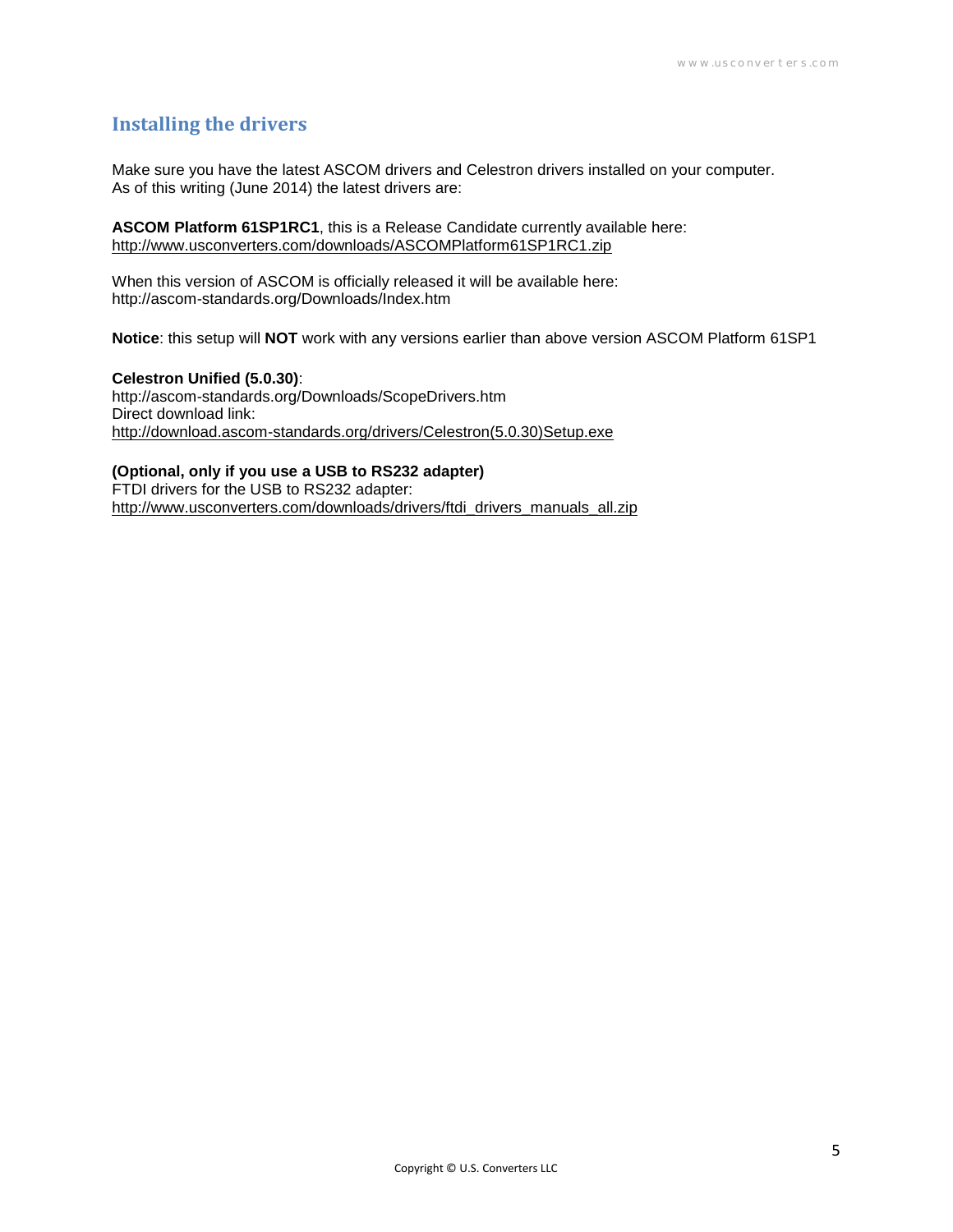# **Pairing the serial Bluetooth adapter with your computer**

If your serial Bluetooth adapter's serial number is 14090200 or higher then the default baud rate is 9600bps which is also the default baud rate for most telescope mounts and you can continue with paring the adapter with your computer as described below. If your serial Bluetooth adapter's serial number is 14090200 or lower the default baud rate is 19200bps and you will need to first change it to 9600 before you proceed (please see the adapter's setup guide for how to change the baud rate).

Now you need to pair the serial Bluetooth adapter with your computer. You will need to use a USB Bluetooth dongle if your computer does not already have Bluetooth capabilities; otherwise click the Bluetooth icon in Windows task bar:



#### Click "Add a Device"

| Add a Device                  |
|-------------------------------|
| Allow a Device to Connect     |
| <b>Show Bluetooth Devices</b> |
| Send a File                   |
| Receive a File                |
| Join a Personal Area Network  |
| <b>Open Settings</b>          |
| Remove Icon                   |

Select the Serial Adapter and click "Next":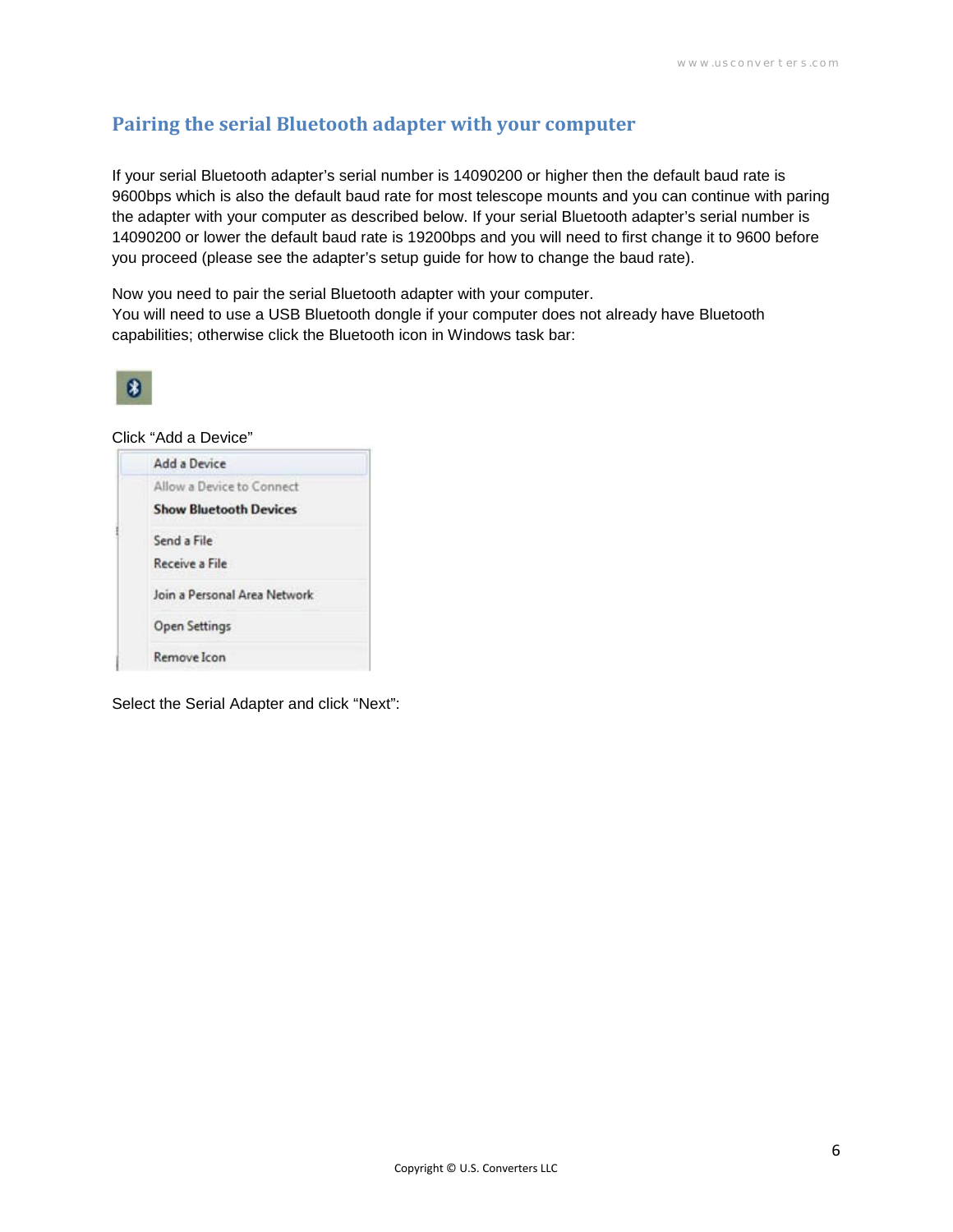| Add a device |                                                                                                                 |      |        |
|--------------|-----------------------------------------------------------------------------------------------------------------|------|--------|
|              | Select a device to add to this computer<br>Windows will continue to look for new devices and display them here. |      |        |
|              | Serial Adaptor<br>Bluetooth<br>Other                                                                            |      |        |
|              | What if Windows doesn't find my device?                                                                         | Next | Cancel |

Enter the pairing code for the adapter: 1234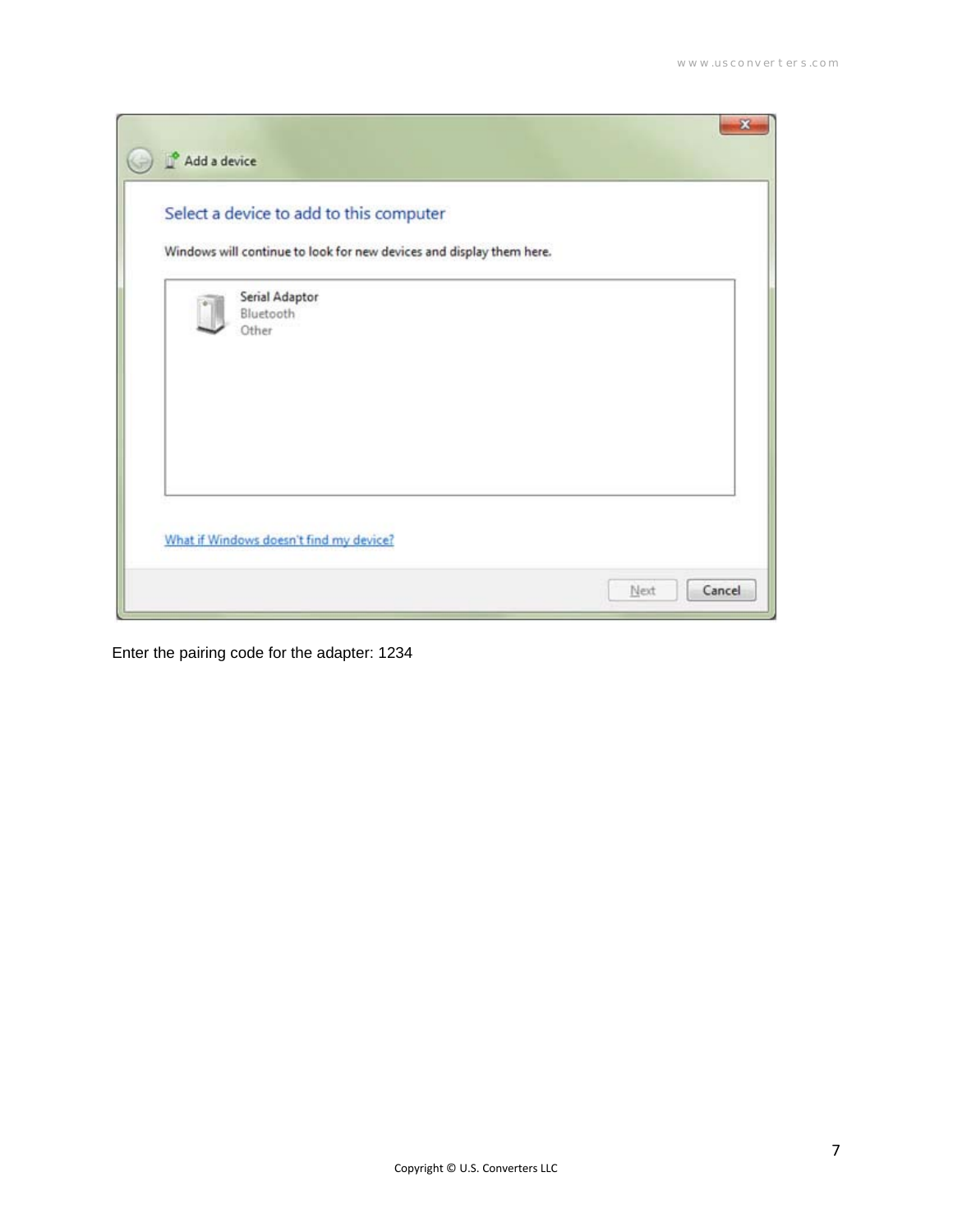| Add a device                                                                                                                                                                                                        |                       |
|---------------------------------------------------------------------------------------------------------------------------------------------------------------------------------------------------------------------|-----------------------|
| Enter the pairing code for the device<br>This will verify that you are connecting to the correct device.<br>1234<br>The code is either displayed on your device or in the information that<br>came with the device. | <b>Serial Adaptor</b> |
| What if I can't find the device pairing code?                                                                                                                                                                       |                       |
|                                                                                                                                                                                                                     | Cancel<br>Next        |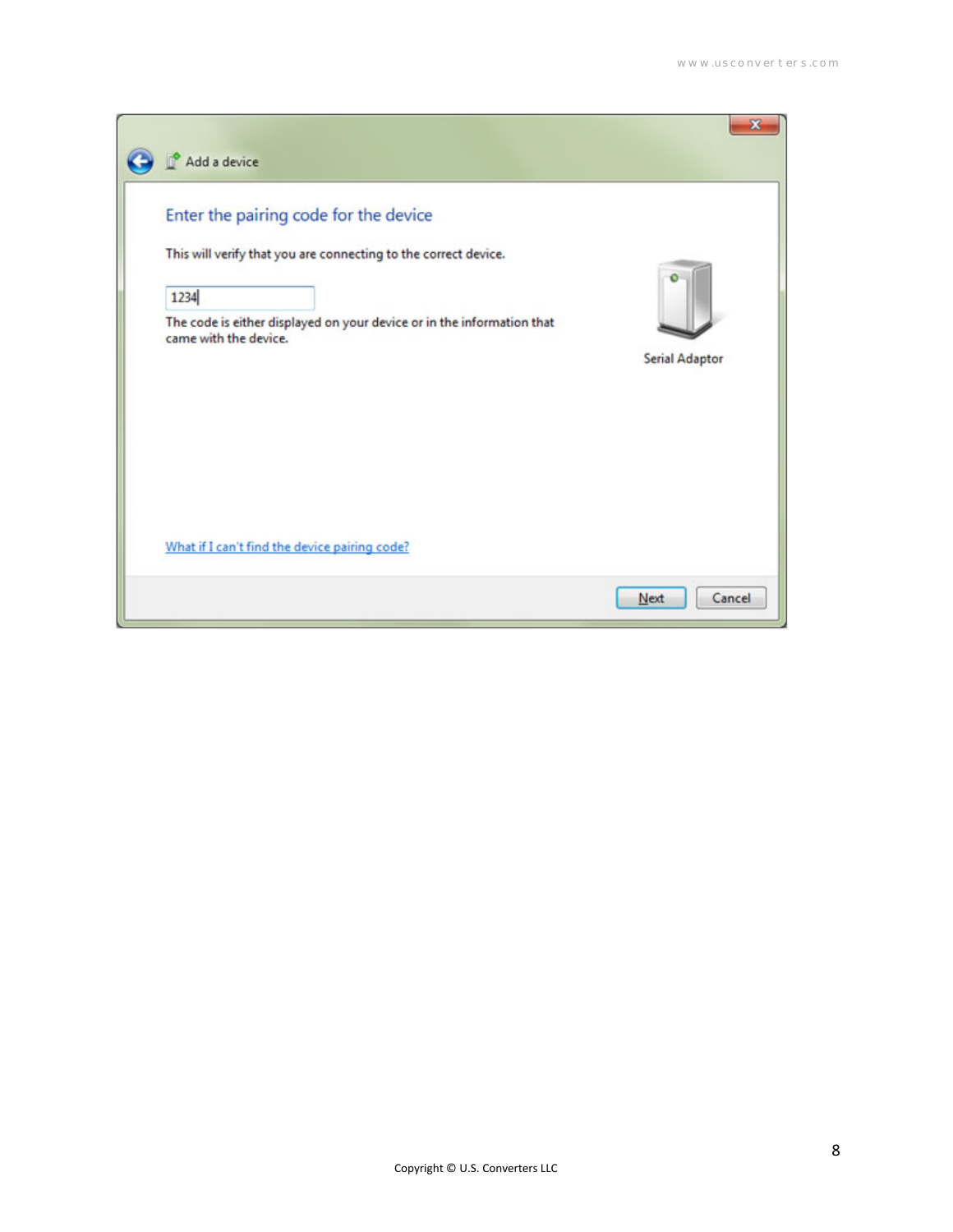Windows should now pair with the serial Bluetooth adapter and you should get the following message:

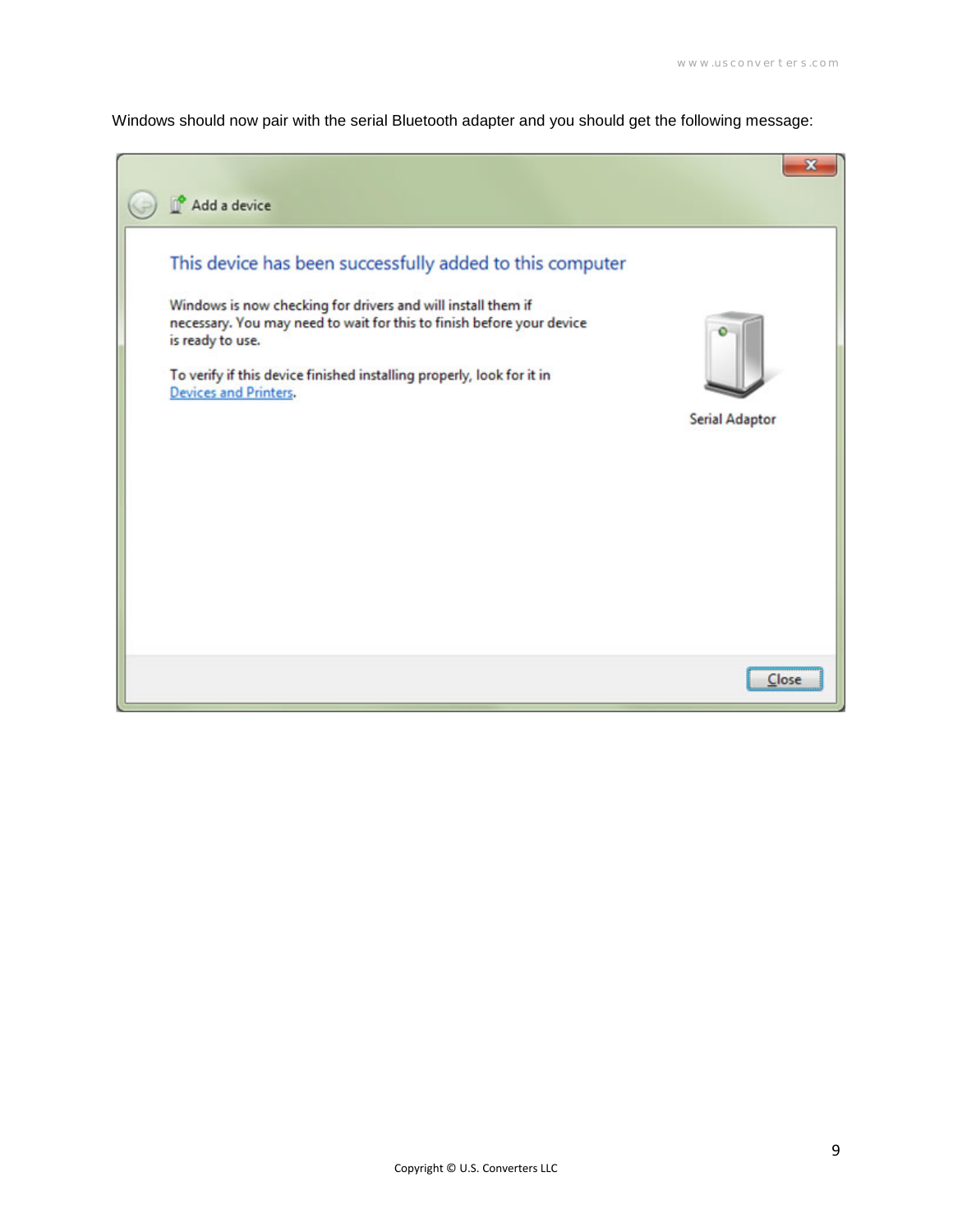In Device Manager two serial over Bluetooth ports should now show up:

| $\Box$<br><b>Device Manager</b>             | х |
|---------------------------------------------|---|
| Action View<br>File<br>Help                 |   |
| 請<br>同<br>ıо                                |   |
| Display adapters                            |   |
| DVD/CD-ROM drives                           |   |
| Human Interface Devices                     |   |
| <b>IDE ATA/ATAPI controllers</b>            |   |
| IEEE 1394 Bus host controllers              |   |
| <b>Exploands</b>                            |   |
| Mice and other pointing devices             |   |
| <b>Monitors</b>                             |   |
| Network adapters                            |   |
| <b>Ports (COM &amp; LPT)</b>                |   |
| Communications Port (COM1)                  |   |
| Standard Serial over Bluetooth link (COM11) |   |
| Standard Serial over Bluetooth link (COM3)  |   |
| <b>Processors</b>                           |   |
| Sound, video and game controllers           |   |
| <b>D</b> July System devices                |   |
| <b>Universal Serial Bus controllers</b>     |   |
|                                             |   |

Now again click the Bluetooth icon in Windows task bar:



Click "Open Settings"

| Add a Device                  |
|-------------------------------|
| Allow a Device to Connect     |
| <b>Show Bluetooth Devices</b> |
| Send a File                   |
| Receive a File                |
| Join a Personal Area Network  |
| Open Settings                 |
| Remove Icon                   |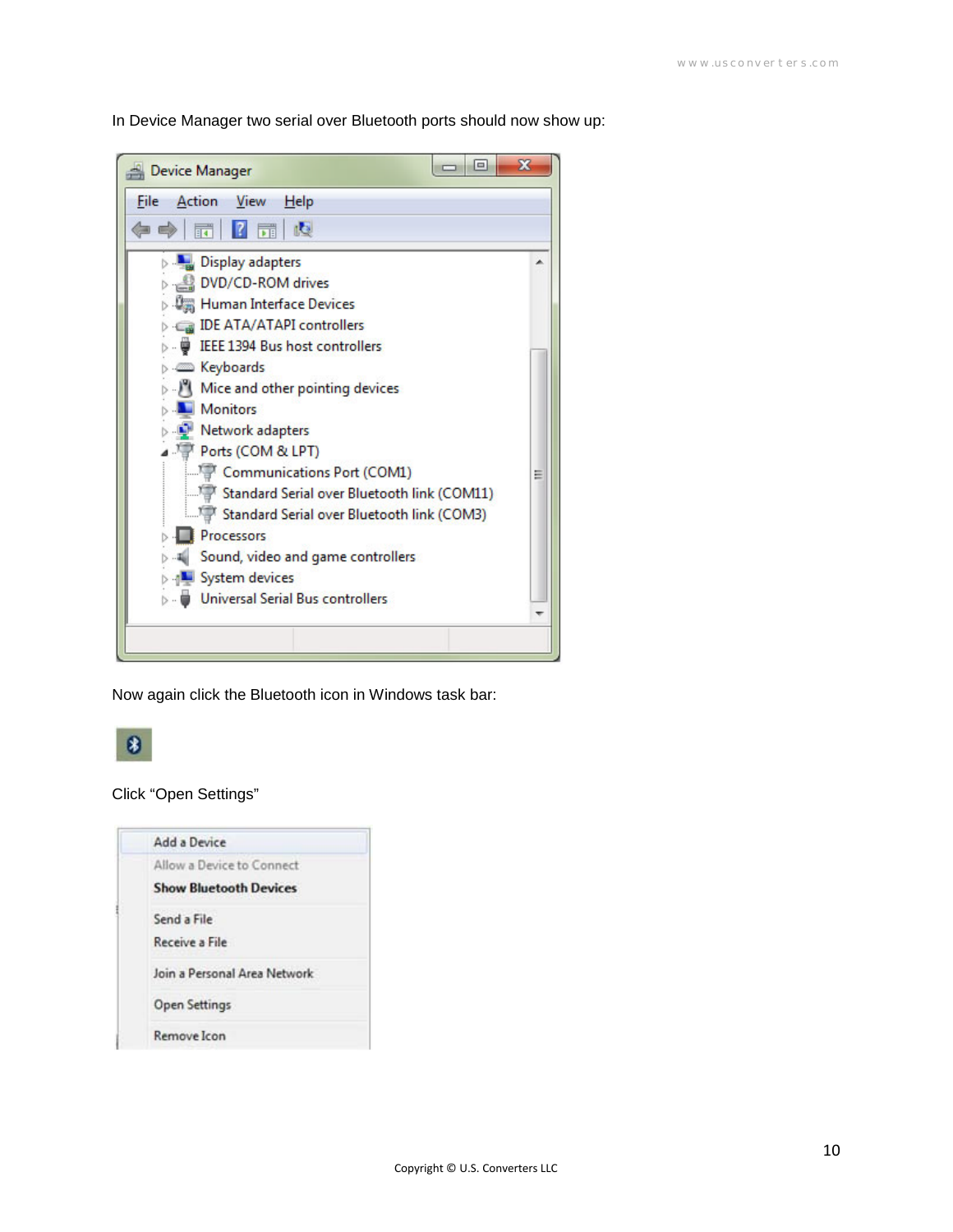Two serial ports, an incoming and an outgoing, should now show up under the "COM Ports" tab. In this example Windows has created **COM 3**, which is called "Serial Adaptor 'Dev B'", this is the port we are going to use since this is the outgoing port for the serial Bluetooth adapter.

| This computer is using the COM (serial) ports listed below. To<br>determine whether you need a COM port, read the documentation<br>that came with your Bluetooth device. |
|--------------------------------------------------------------------------------------------------------------------------------------------------------------------------|
| Name                                                                                                                                                                     |
| <b>Serial Adaptor</b>                                                                                                                                                    |
| Outgoing<br>Serial Adaptor 'Dev B'                                                                                                                                       |
|                                                                                                                                                                          |
| Add<br>Remove                                                                                                                                                            |
| Choose a COM port for a Bluetooth enabled device.                                                                                                                        |
| <b>Direction</b><br>Incoming                                                                                                                                             |

The serial Bluetooth adapter is now paired with your computer and ready to use.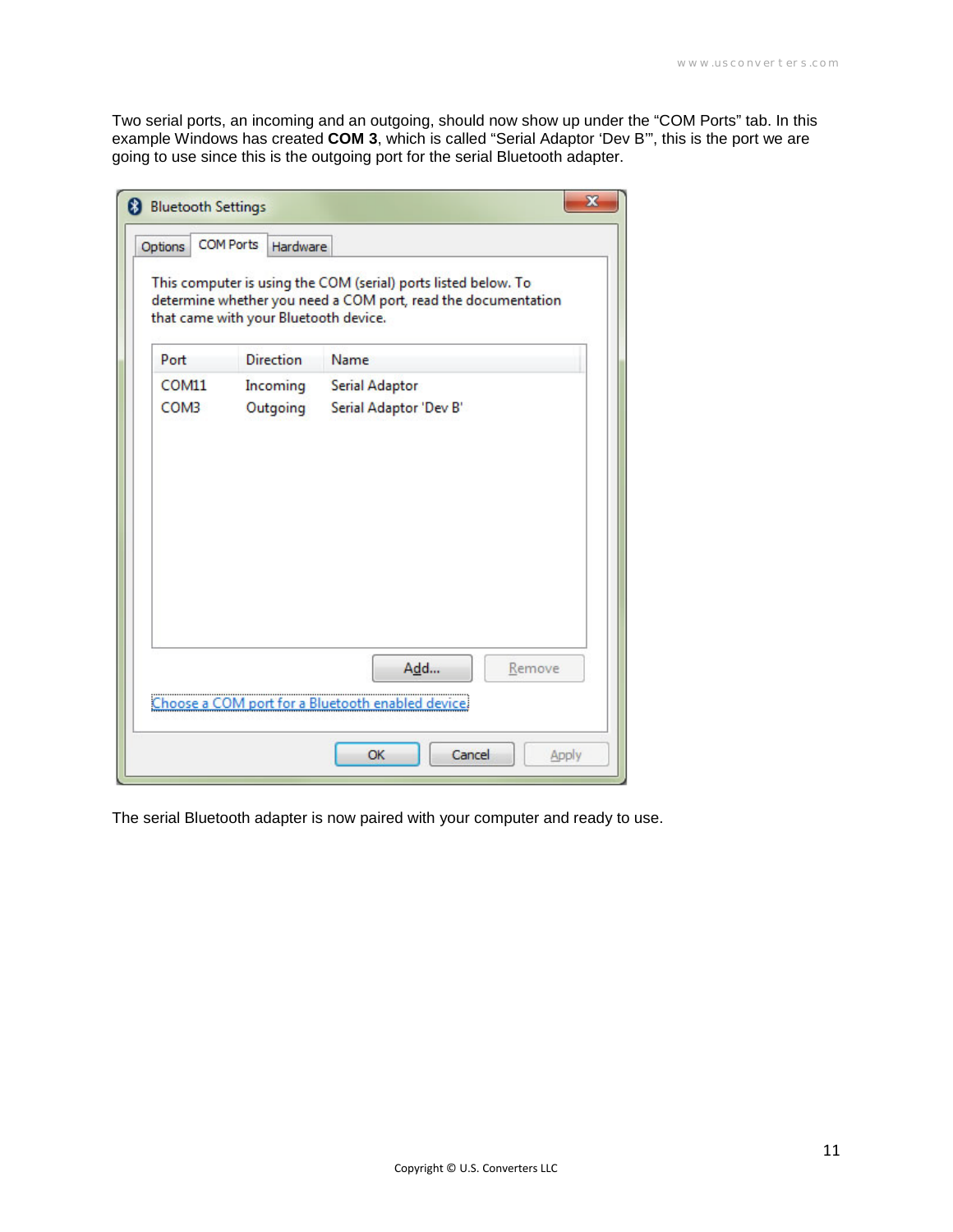# **Connecting the Bluetooth adapter to the hand controller**

You are now ready to connect your computer to the hand control via the serial Bluetooth adapter.

First connect the serial Bluetooth adapter to the hand control using the RS232 / RJ11 cable and the male/male gender changer. Below is an illustration of the connections from the hand control cable to the Bluetooth adapter. **NOTICE: The DCE/DTE switch on the side of the adapter must now be in position DTE.**



Align your telescope using the hand control or other means.

Start Cartes du Ciel. In the menu line click 'Telescope' -> 'Telescope Settings' and select 'ASCOM'.

Click 'Telescope' again and then click 'Control Panel'. Click 'Select' in the ASCOM telescope interface window and then select 'Celestron Scope Driver' from the dropdown menu.

| Trace |                                                                                                                                   |             |
|-------|-----------------------------------------------------------------------------------------------------------------------------------|-------------|
|       | Select the type of telescope you have, then be sure to click the<br>Properties button to configure the driver for your telescope. |             |
|       |                                                                                                                                   |             |
|       | Celestron Scope Driver                                                                                                            | Properties. |
|       | Click the logo to learn more<br>about ASCOM, a set of                                                                             | ОΚ          |
|       | standards for inter-operation of                                                                                                  |             |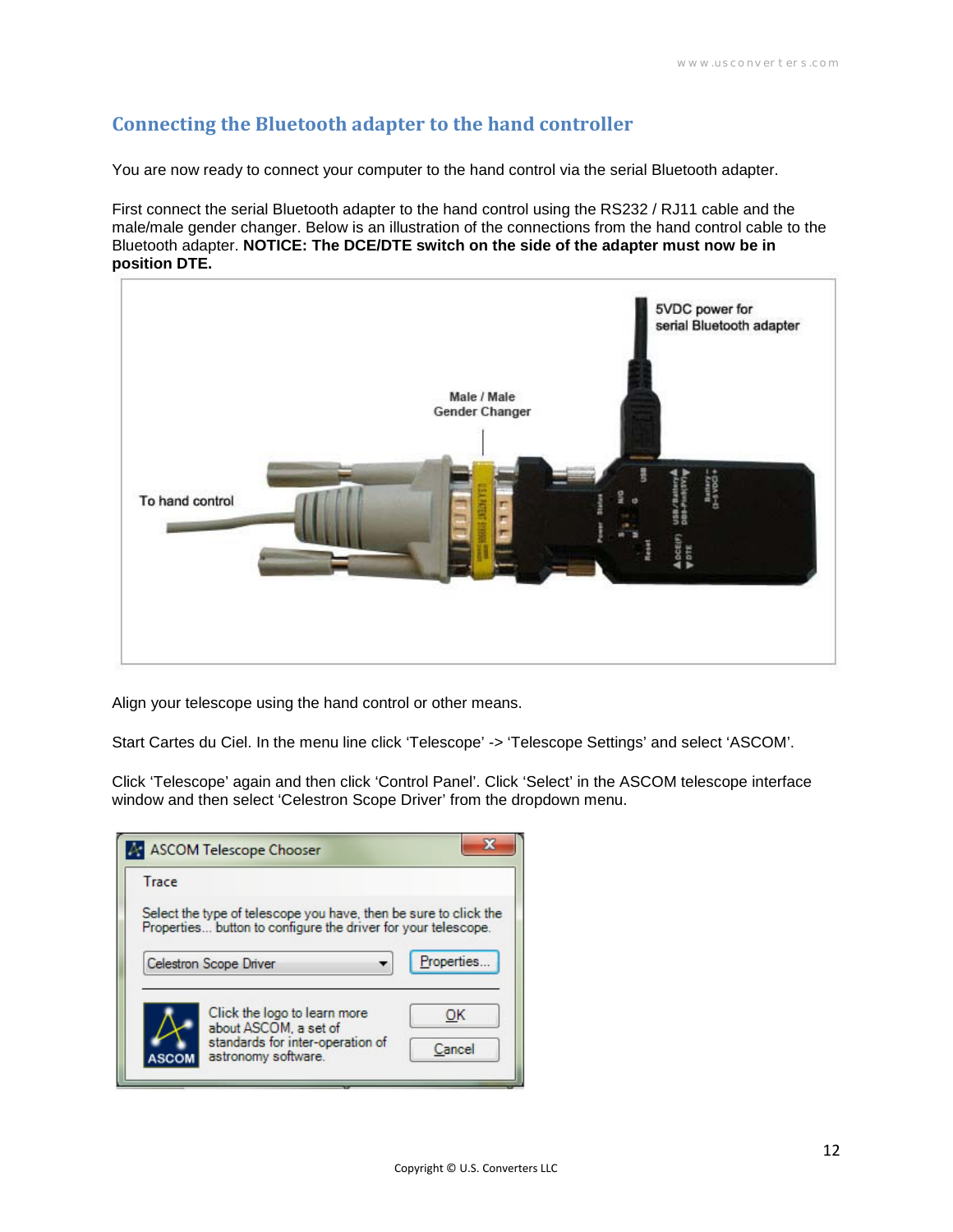Click the 'Properties' button and set the serial port number to the number created by the Bluetooth dongle; in this example COM 3.

Select the Scope type and click 'OK'. Also click 'OK' in the ASCOM Telescope Chooser window.

| <b>Celestron Driver Setup</b> |                                |              |                               |
|-------------------------------|--------------------------------|--------------|-------------------------------|
|                               | Scope Type NexStar 60GT or SLT |              |                               |
| Has GPS<br><b>ASCOM</b>       |                                | Serial Port: | $\blacktriangledown$<br>ICOM3 |
| AItAz<br>Track Mode           |                                |              |                               |
| Scope                         | Site<br>Elevation [m]          |              |                               |
| 60<br>Aperture [mm]           | Latitude                       | 'n           |                               |
| Focal Length (mm)<br>700      |                                | 34° 56' 52"  | $N -$                         |
| Obstruction [%]<br>0          | Longitude                      | 111° 56' 23" | $\mathsf{w}\star$             |
| Version 5.0.30                | $He$ lp                        | ŪΚ           | Cancel                        |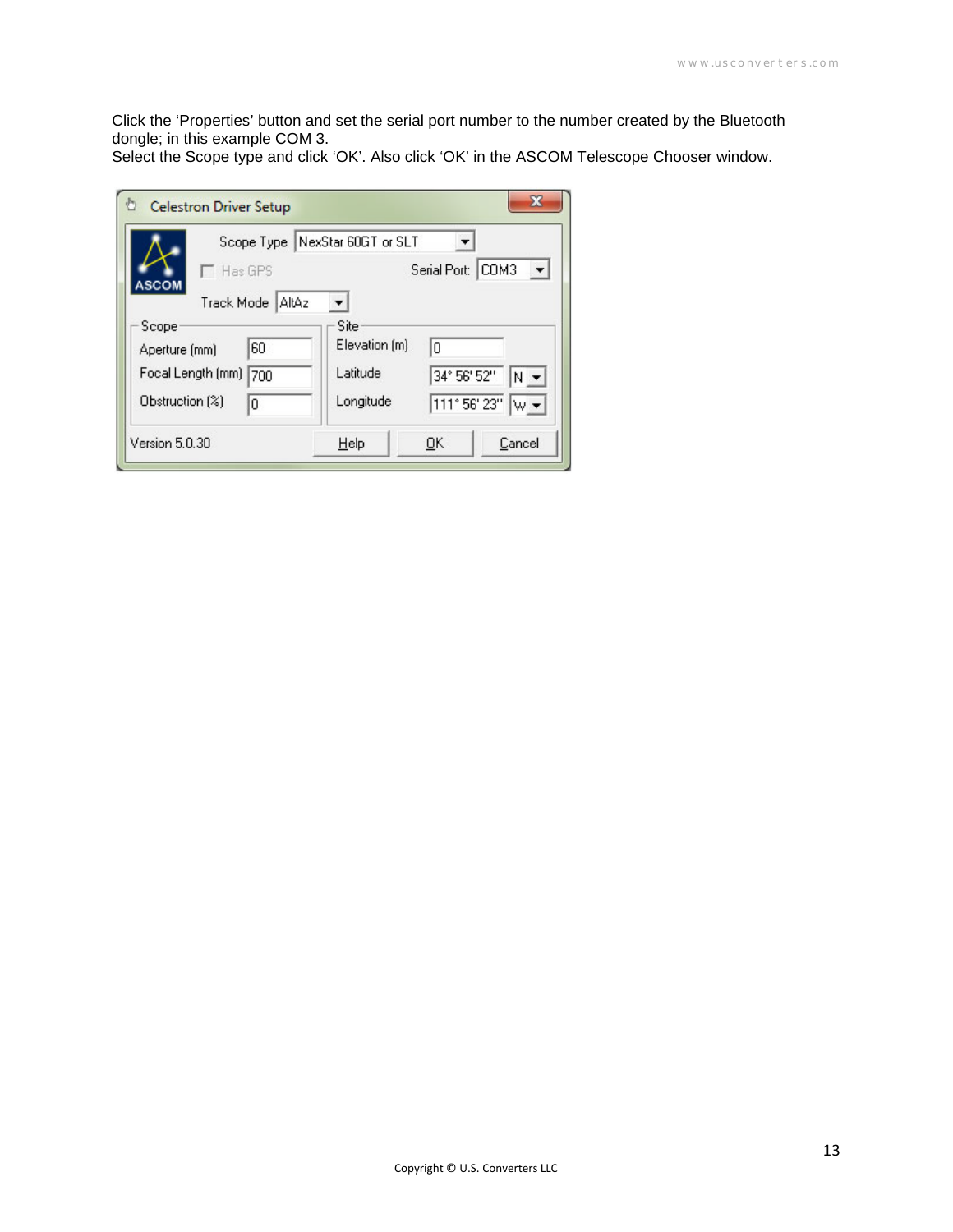| <b>Driver Selection</b> |                                  |                         |
|-------------------------|----------------------------------|-------------------------|
| Celestron. Telescope    |                                  | Select                  |
|                         |                                  | Configure               |
| Refresh rate            | 1000                             | About                   |
|                         |                                  | <b>Advanced setting</b> |
| Observatory             |                                  |                         |
| Latitude                | $+34^{\circ}56'52"$<br>Longitude | $-111°56'23"$           |
| Set Location            |                                  | Set Time                |
| <b>RA</b>               | <b>DEC</b>                       |                         |
| AZ                      | <b>ALT</b>                       |                         |
| <b>Tracking</b>         | <b>Abort Slew</b>                |                         |
|                         |                                  |                         |
|                         |                                  |                         |
| Connect                 | <b>Disconnect</b>                | Hide                    |
|                         |                                  |                         |

Now click 'Connect' in the control panel window: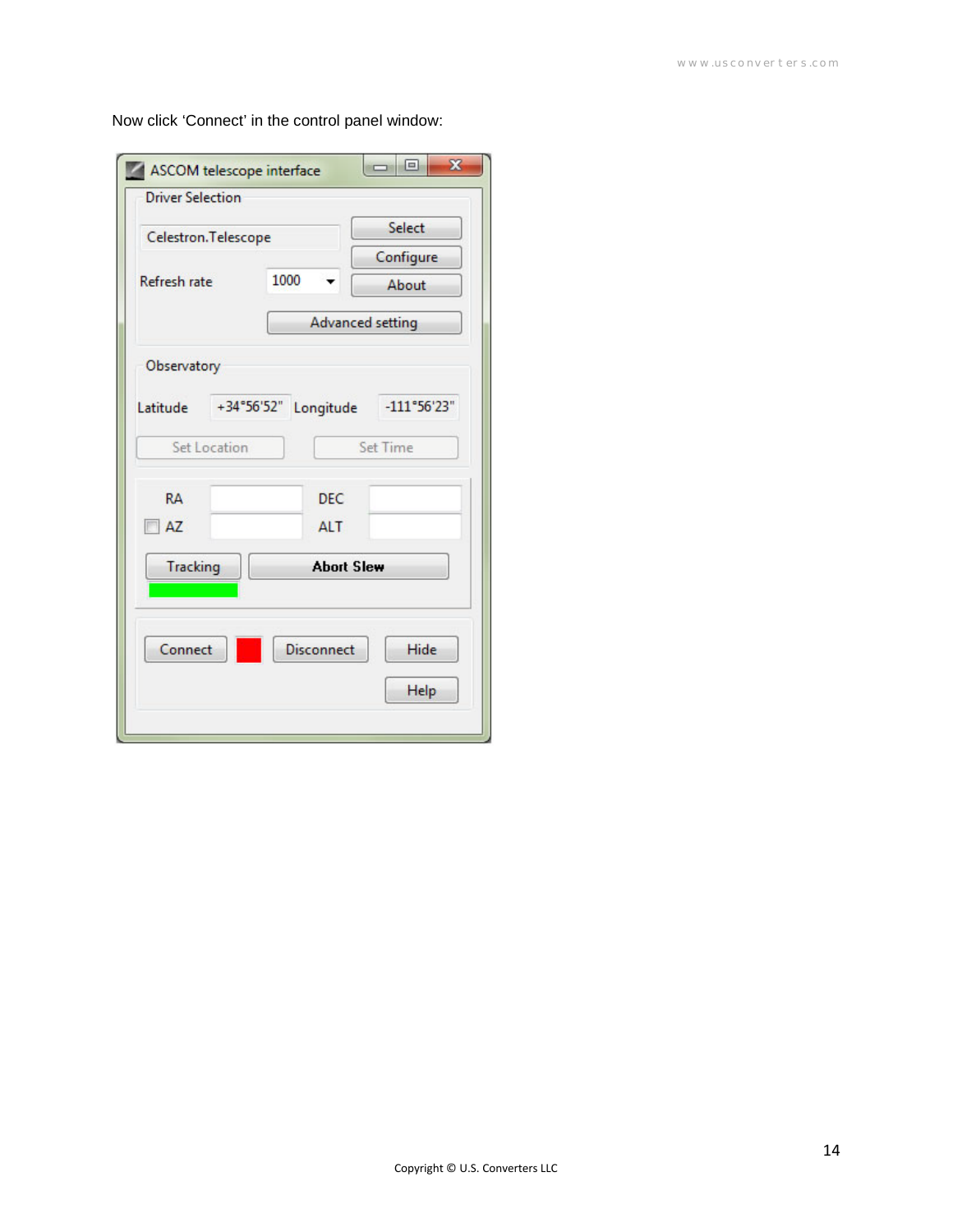| <b>Driver Selection</b> |                     |                   | Select                  |
|-------------------------|---------------------|-------------------|-------------------------|
| Celestron. Telescope    |                     |                   |                         |
|                         | 1000                |                   | Configure               |
| Refresh rate            |                     |                   | About                   |
|                         |                     |                   | <b>Advanced setting</b> |
| Observatory             |                     |                   |                         |
|                         |                     |                   |                         |
| Latitude                | $+34^{\circ}56'52"$ | Longitude         | $-111°56'23"$           |
| <b>Set Location</b>     |                     |                   | <b>Set Time</b>         |
| <b>RA</b>               | 6h45m50.6s          | DFC.              | $-16°43'39"$            |
| AZ                      |                     |                   |                         |
|                         |                     | <b>ALT</b>        |                         |
| <b>Tracking</b>         |                     | <b>Abort Slew</b> |                         |
|                         |                     |                   |                         |
|                         |                     |                   |                         |
|                         |                     | <b>Disconnect</b> | Hide                    |
| Connect                 |                     |                   |                         |

You can now control the telescope mount by clicking on a star in Cartes du Ciel and click the 'Slew' button.

Once you are connected the red and blue LED lights on the serial Bluetooth adapter should be solid on.